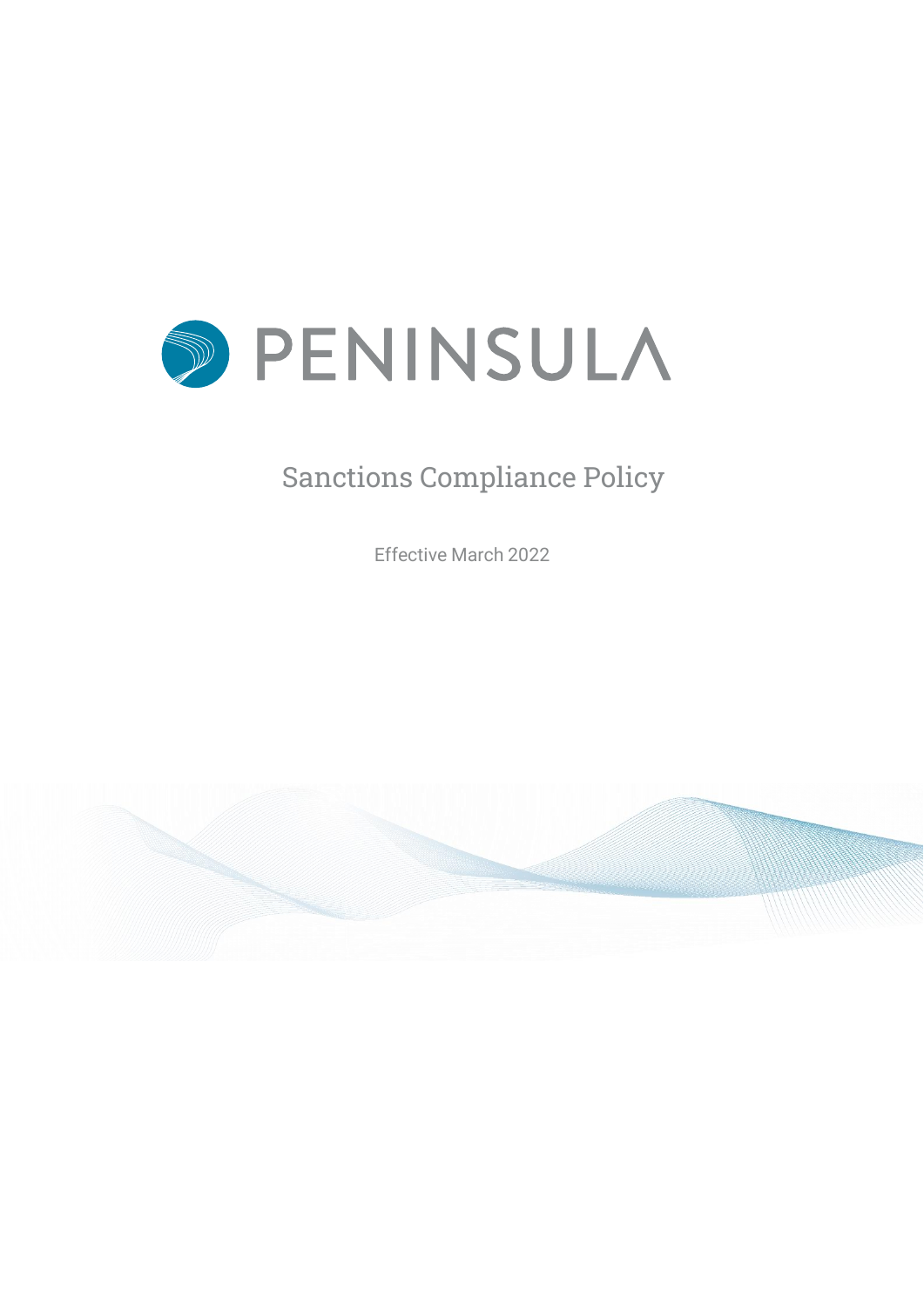

**March 2022 To: Peninsula** 1 **Employees From: John Arthur Bassadone, CEO Re: Peninsula's Sanctions Compliance Policy**

# **Introduction – What are International Trade Sanctions?**

International trade sanctions are laws and regulations enacted by governments (such as the government of the United States (**US**) or the United Kingdom (**UK**)), international organisations (such as the United Nations (**UN**)) and supranational bodies (such as the European Union (**EU**)) to promote foreign policy and other objectives, including:

• limiting the adverse consequences of a situation of international concern (for example, by denying access to military or paramilitary goods, or to goods, technologies or funding that enableinternational terrorism or the proliferation of weapons of mass destruction);

• seeking to influence other persons or governments to modify their behaviour; and

• penalising other persons or entities (for example, by blocking or "freezing" their assets, or denyingaccess to international travel or to the international financial system).

Sanctions are intended to deter a range of activities, which may include political or military aggression, providing sanctuary for criminals and terrorists, developing nuclear or other weapons programmes, and abusing human rights.

Sanctions are implemented largely by prohibiting companies and individuals from doing business with persons, entities, countries and governments that are the targets of the sanctions. Such restrictions can include:

• export bans, import bans and prohibitions on the provision of certain specified services;

- prohibiting certain commercial activities (such as joint ventures and other investments);
- barring the transfer of funds to and from a sanctioned country; and

• targeted financial sanctions, which include freezing the assets of and prohibiting any dealings with a government, country, or territory, and designated entities and individuals.

One key method of imposing sanctions is to designate a country, territory, government, individual or entity as a target of sanctions. For example, the US Department of the Treasury (via its Office of Foreign Asset Control (**OFAC**)) has imposed country-wide embargoes on Cuba, Iran, North Korea, Syria, and the Crimean, Donetsk People's Republic (DNR) and Luhansk People's Republic (LNR) Regions of Ukraine. OFAC also publishes a list of Specially Designated Nationals (or "**SDNs**"), which includes individuals and entities who are the subject of US sanctions. The sanctions that apply to SDNs also apply automatically to entities owned 50% or more by one or more SDN. The US and the EU also impose economic sanctions and embargoes that target geographic regions and governments; some programmes are comprehensive in nature and block the government and include broad-based trade restrictions, while others target specific individuals and entities. In noncomprehensive programs, there may be broad prohibitions or narrower restrictions on dealings with countries, specific named individuals and entities.

Certain sanctions regimes (such as some of the sanctions measures put in place by the US) are intended to have extraterritorial application (i.e., they may be extended to persons outside the US).

1 In this Sanctions Compliance Policy ("Policy"), "Peninsula" refers to Peninsula Petroleum Group Holdings Limited (a company incorporated in Malta) and to all of its wholly-owned direct or indirect subsidiaries.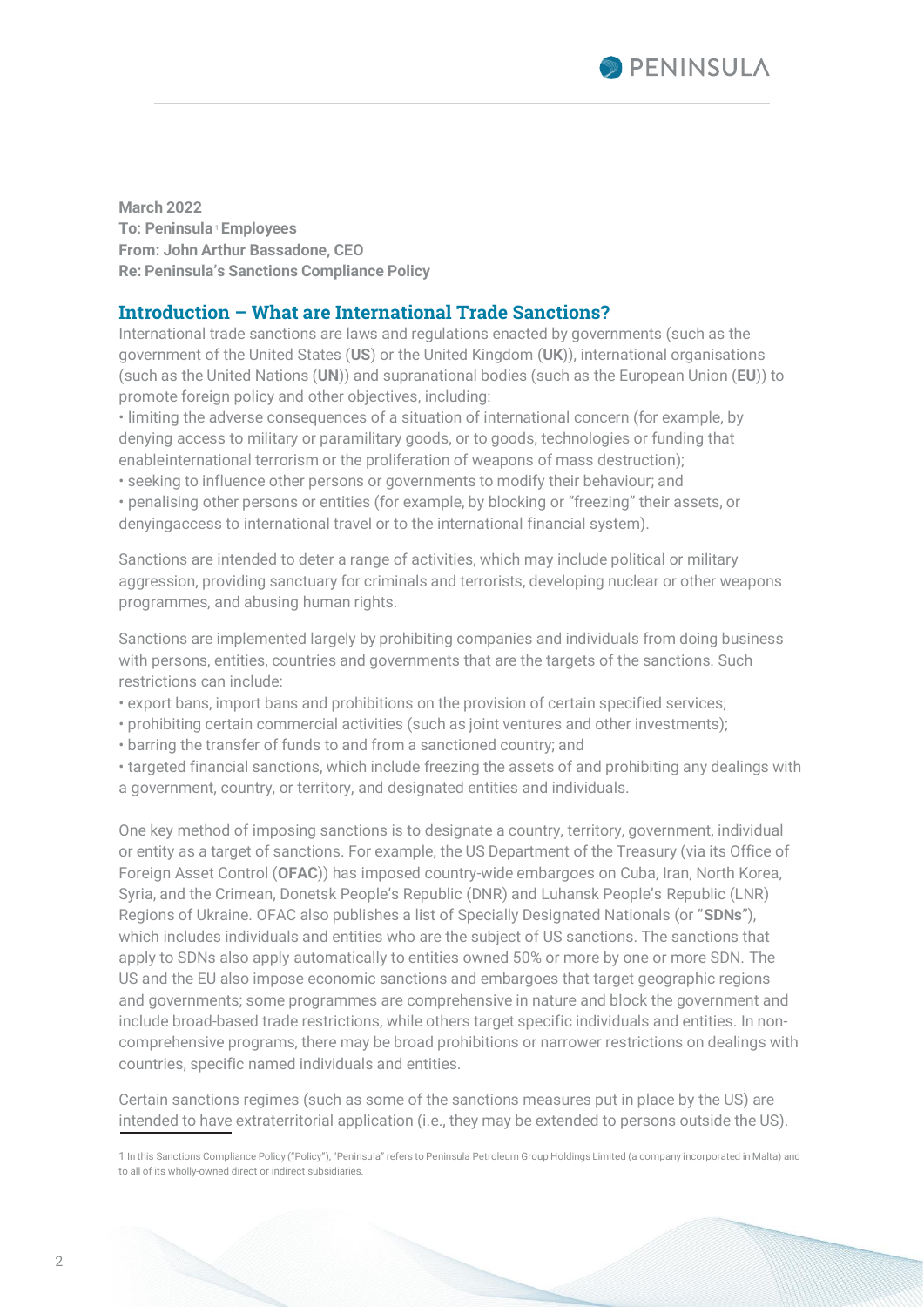

Failure to comply with relevant sanctions laws would constitute a breach of legal and/or regulatory requirements. The consequences to Peninsula of such a breach could include legal or regulatory actions with financial penalties, significant reputational damage and associated losses, and may expose Peninsula's officers, directors and employees to financial penalties and even imprisonment.

# **Peninsula's Sanctions Compliance: Key Principles and Employee Responsibilities**

#### **Key Principles**

Peninsula is committed to adhere strictly to all applicable sanctions regulations and takes a conservative and diligent approach to sanctions compliance. Peninsula has taken external legal advice in the UK, EU and US in respect of the construction and implementation of its policies and procedures and internal observance of these policies is mandatory for all employees. We remain confident that Peninsula has in- depth and structured processes in place to ensure we are compliant with all applicable sanctions legislation, providing our stakeholders, suppliers and clients with the comfort they require.

The following key principles govern Peninsula's approach to sanctions:

• We comply with the requirements of the US, UN, EU, UK and Singapore sanctions regimes (whenever these apply to our operations) and will not undertake any business that would breach those sanctions regimes.

• In addition to complying with the requirements of the above sanctions regimes (whenever these apply to our operations), we comply with other sanctions regimes whenever they apply to particular Peninsula operations or specific transactions, and will not undertake any business that would breach those sanctions regimes.

• We may decide not to provide products or services even where it is permitted by law, particularly where the circumstances present reputational risk.

#### **Employee Responsibilities**

Peninsula has a zero-tolerance approach to violations of this Policy or applicable sanctions regimes. If an employee fails to comply with this Policy or with its spirit, then they may be subject to disciplinary action that may include dismissal from employment. Disciplinary measures will depend on the circumstances of the violation and will be applied in a manner consistent with Peninsula's policies.

Every Peninsula employee is responsible for dealing appropriately with sanctions-related concerns and ensuring sanctions compliance. Peninsula employees must never enter into any transaction which they know, suspect or could reasonably conclude, involves a sanctions compliance issue, without prior approval from the Legal department. If an employee is in any doubt over a potential sanctions issue, they should escalate the matter to the Legal department.

In addition to this general responsibility, every Peninsula employee must:

• Protect Peninsula's interests and reputation above commercial gain.

• Consult with the Legal department immediately if asked to deal with a sanctioned or restricted country, entity or individual.

• Be vigilant for transactions that look suspicious from a sanctions perspective or indicate deceptive shipping practices (such as irregular vessel documents, unusual AIS activity, STS operations in high-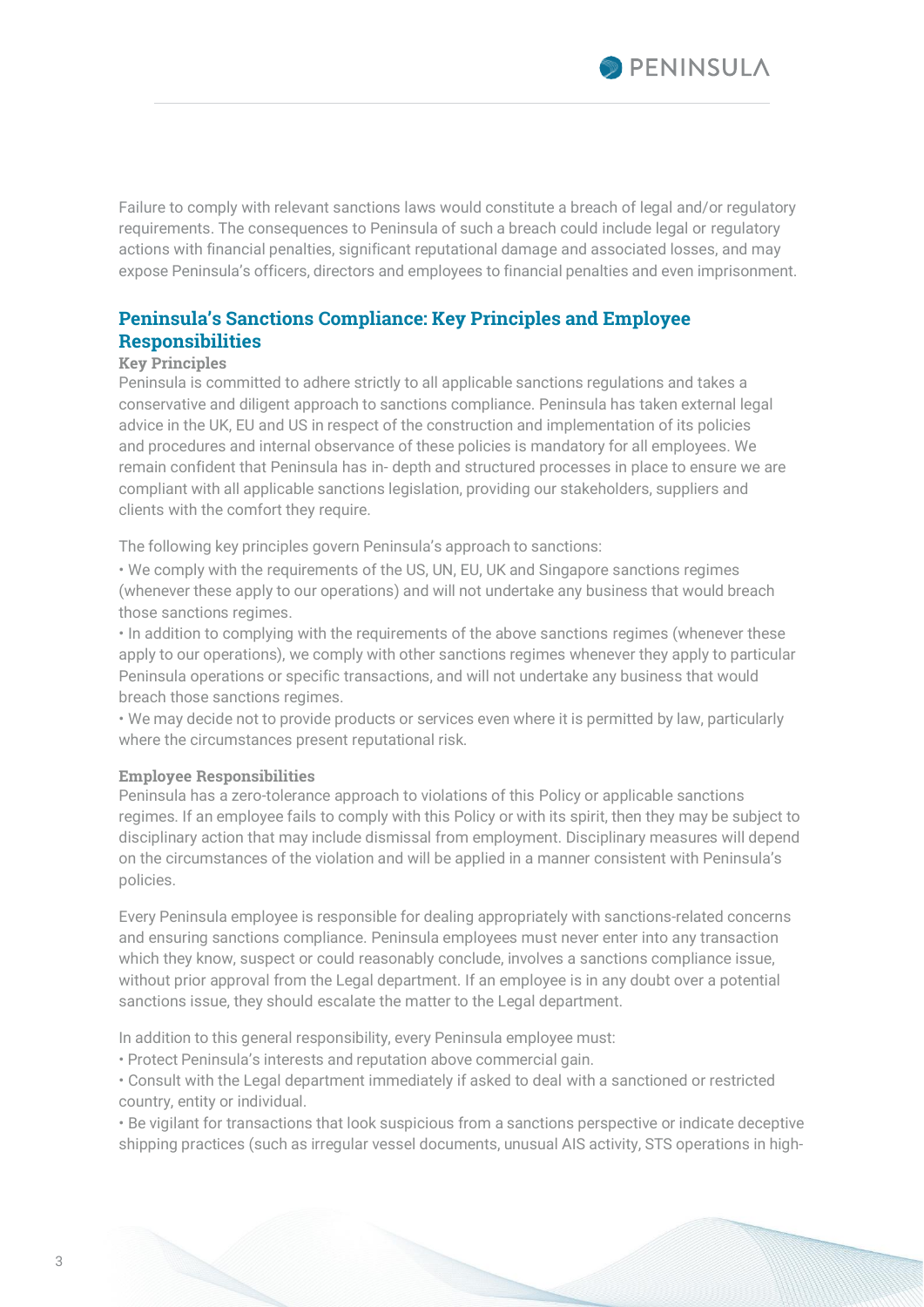

risk areas, frequent vessel flag or name changes, or unusual requests from counterparties). These must be reported immediately to the Legal and Credit departments.

• Make sure the data entered into Peninsula's trading system or provided to the Legal and Credit departments is correct at all times – for example an incorrectly entered vessel IMO can lead to theLegal and Credit departments vetting the wrong vessel.

• Not attempt to conceal or falsify sanctions information, either with colleagues or external stakeholders, and immediately report any request to conceal or falsify information to the Legaldepartment.

• Immediately action any circulars, training sessions, emails or other communications relating to sanctions from the Legal, Credit or Finance departments or the Senior Management Team.

Peninsula is fully committed to developing a speak-up culture where employees should not be afraid to speak-up if they think that something is wrong or needs to be fixed. Employees should at all times feel comfortable sharing their views, asking questions, flagging anomalies, expressing concerns, or reporting perceived violations of this Policy. If an employee becomes aware of any suspected or known violations of this Policy they have a duty to report promptly such concerns to their Line Manager and/or the contact persons identified below.

The body of the Policy contains the measures Peninsula will take to comply with sanctions and implement these principles. Please review the measures carefully to understand the rules and focus on the measures that apply to you.

The controlled and updated version of the Policy is accessible to all employees electronically on Peninsula's Intranet site and is published at [Peninsula360.com.](www.Peninsula360.com)

#### **Who to contact with questions**

Questions and reports of suspected violations may be directed to Alex Jamet (General Counsel), Zain Hudda (Deputy General Counsel) or Ian Mathew (Legal Associate). To encourage questions and reports, these contacts may be made anonymously by using the "Sanctions and KYC Reporting Tool" on the Peninsula Portal (https://penpetrol.sharepoint.com/sites/LegalSite/SitePages/Sanctions(1). aspx).

Thank you for your commitment to Peninsula and for understanding the role you all play in our sanctions compliance.

**John A. Bassadone** CEO of the Peninsula Group

March 2022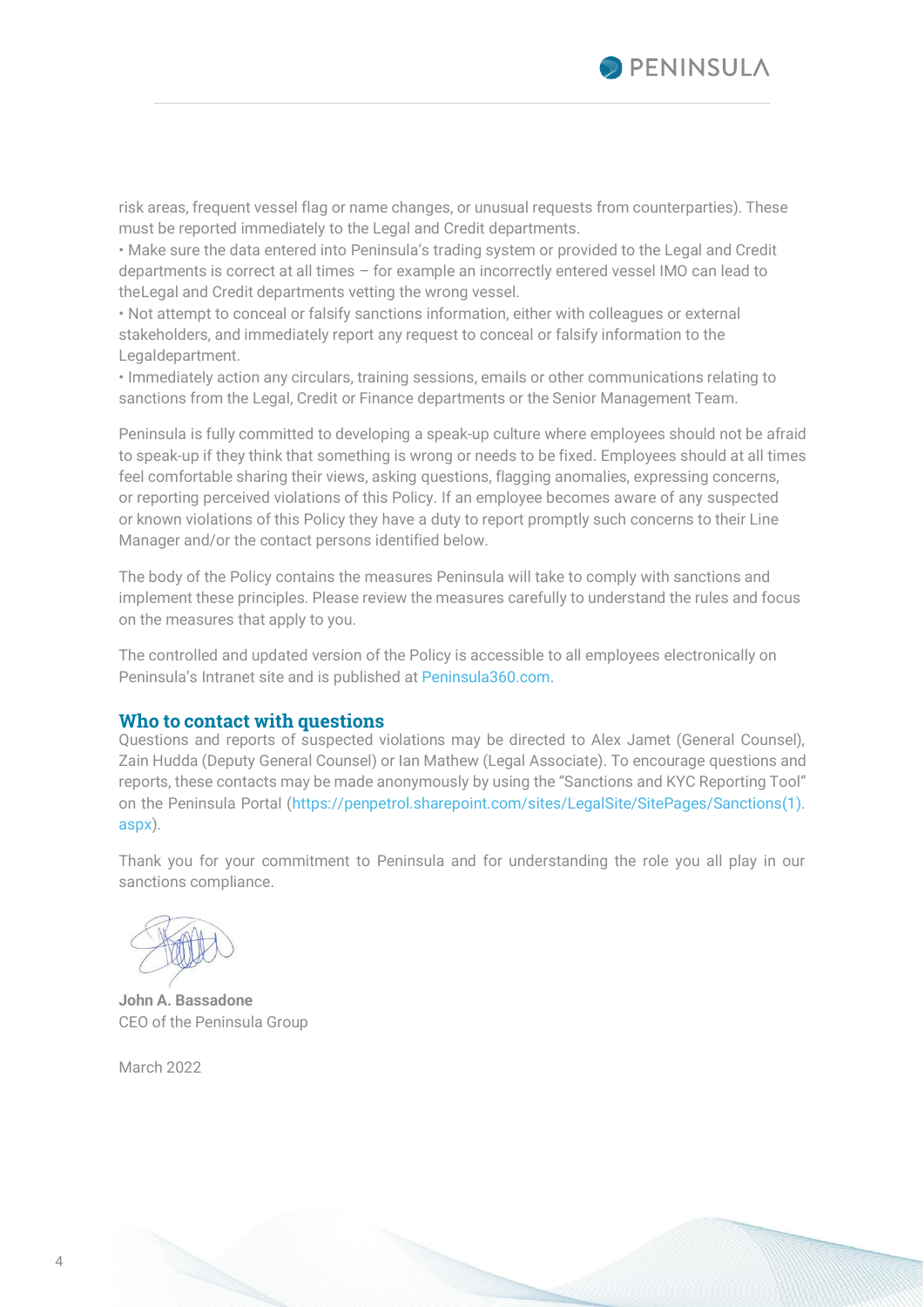

## **Sanctions Compliance Procedures: Marine Fuel Customers**

Peninsula has a multi-tier approach to checking and approving all customer enquiries for the supply of marine fuel products.

• When Peninsula becomes aware that a customer or a specific vessel has been sanctioned by the US, UN, EU or UK – for example, by being included on the OFAC SDN List, the EU Consolidated Sanctions List, or the UK Sanctions List (collectively the "**Sanctions Lists**") – that customer or vessel will be blocked on our trading system and Peninsula cannot enter into transactions with them until such time as the relevant sanctions designation is removed.

• Peninsula has a subscription to a market-leading financial crime screening tool (Refinitiv World-Check) enabling our Credit department to check customer credentials on an ongoing basis againstthe World-Check global database of sanctions lists. Every Peninsula customer, and (if available

by reasonable inquiry) their ultimate beneficial owners<sup>2</sup> are uploaded by the Credit department to World-Check and reviewed as detailed in Peninsula's Know Your Customer (KYC) procedures. • For every customer enquiry our trading system automatically checks the customer vessel, and its ownership, operator and management entities (who may be unrelated to Peninsula's customer) for

any sanctions compliance issues via Peninsula's subscription to Lloyds List Intelligence. • Finally, all enquiries are screened against their port calling data for the previous ninety (90) days. The Credit department is automatically notified if a customer's vessel has called to a relevant sanctioned jurisdiction within the ninety (90) days preceding the date of the delivery. Further information about that voyage will be requested from the prospective customer (such as bills of lading). Peninsula's subscriptions to live ship tracking services and port agent data are used to review the vessel's previous port calling information. Peninsula also requests confirmation from the customer of the next port of call for (i) any vessel seeking to take bunkers in the Middle East or Port Klang in Malaysia (as this port sees a large volume of onward voyages to Iran); and (ii) tanker vessels with a history of that vessel (or the relevant vessel owner) trading to sanctioned jurisdictions.

The enquiry will only be approved if Peninsula can be reasonably sure  $-$  on the basis of the procedures outlined above – that the relevant commercial activity of the vessel and the customer does not violate any sanctions regulations. There are instances where the customer is unable or unwilling to provide the relevant documentation demonstrating that no such violation will arise. The reasons for not sharing such documentation are complex and do not automatically create grounds for suspicion. These reasons may be: (a) bureaucratic (e.g. in large organisations the person responsible for buying marine fuels on behalf of the customer is in a different department with no leverage over the individual responsible for the vessel's commercial arrangements); (b) commercial (e.g. the parties to the bill of lading regard it as commercially sensitive and do not consent to sharing it); or (c) practical (e.g. in the case of a container vessel which has many thousands of cargo documents). In such instances, the matter is referred to Peninsula's Legal department who look at all the facts involved, including: (i) the trading history we have with the customer; (ii) the customer's reputation and compliance culture; (iii) the robustness of the customer's own sanctions policies; (iv) the validity of the customer's reasons for not providing the information; and (v) whether the customer can informally confirm the details of the relevant voyage. Based on these facts, Peninsula's Legal department may decide to reject the enquiry, request additional information or approve the enquiry without requesting additional information – relying on the customer's

<sup>2</sup> Non-transparent ownership structures are commonplace in the shipping industry. Peninsula will ask its customers and/or use the resources available toit (all public and subscription sources including World Check) to determine this information but is not always able to do so. Please refer to Peninsula's KYC procedures for further information.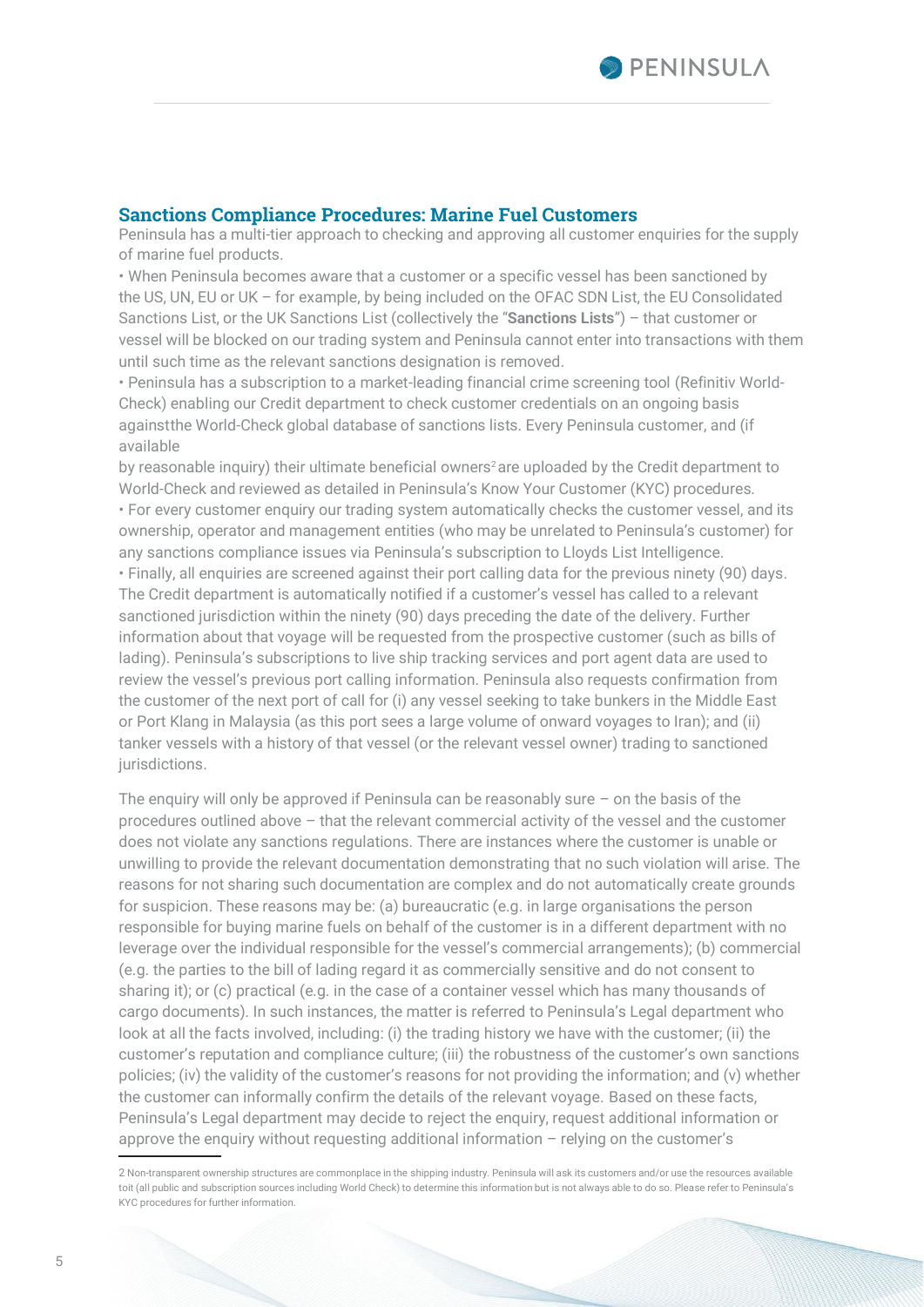

agreement to Peninsula's standard Marine Fuels Terms and Conditions of Sale, which contain a sanctions compliance clause (see below). The Credit and Legal departments typically document this vetting process and the ultimate reasons for any decisions made through email exchanges which are maintained in the files of the two respective departments.

Once a vessel has been bunkered by Peninsula, Peninsula's Credit department monitors the movements of the vessel for thirty (30) days after supply. If this data shows a vessel has called to a relevant sanctioned jurisdiction the Credit department will make enquiries with the customer – which may include requesting the relevant bills of lading – in respect of that voyage in order to satisfy ourselves that the underlying cargo transaction or activity of the vessel does not infringe any sanctions.

Peninsula's standard Marine Fuels Terms and Conditions of Sale contain an updated sanctions compliance clause which has been prepared in conjunction with our external sanctions lawyers. The clause now reads as follows:

*a. The Buyer warrants and represents that the Vessel is employed at all times in full compliance with all trade sanctions, foreign trade controls, export controls, non-proliferation, anti-terrorism and similar laws, regulations, decrees, ordinances, orders, demands, requests, rules or requirements issued or enacted by the United States of America, the United Nations, the European Union, the United Kingdom and/or Singapore ("Trade Sanctions").*

*b. In particular, the Buyer warrants and represents that:*

*(i) neither the Buyer nor the Vessel are included on the Specially Designated Nationals and Blocked Persons List published and amended from time to time by OFAC or the equivalent lists published by the European Union, the United Kingdom and Singapore (collectively, "Sanctions List(s)");*

(ii) neither the Buyer nor the Vessel are owned or controlled or acting for or on behalf of any *individual or entity which is included on any Sanctions List;*

*(iii) no individual or entity with any interest in any cargo on board the Vessel is included on any Sanctions List; and*

*(iv) every cargo carried on board the Vessel can be loaded, carried and discharged without infringing any Trade Sanctions.*

*c. The warranties in clauses 19(a) and 19(b) are deemed repeated every day from the date of entry into the Contract until thirty (30) days after Completion.*

d. The Buyer shall, as soon as possible, at the request of the Seller, provide bills of lading, seaway bills *or other applicable documentation evidencing carriage of any cargo on board the Vessel.*

*e. If in the reasonable opinion of the Seller the Buyer's warranties under clause 19(a) or (b) are inaccurate, the Buyer fails to provide relevant documentation under clause 19(d), or there is a risk that payment by the Buyer for any invoiced amount under the Contract may be delayed and/or confiscated by any bank, financial institution, regulator or governmental entity, the Seller shall be entitled to:*

*(i) terminate the Contract without liability; or*

*(ii) change the currency of the Contract to a currency other than United States Dollars, with the applicable currency conversion rate to be set by the Seller in its sole discretion.*

*f. The Seller shall not be obliged to perform any obligation otherwise required by the Contract including any obligation to perform, deliver, accept, sell, purchase, pay or receive monies to, from, or* through a person or entity, or engage in any other acts if this would be in violation of, inconsistent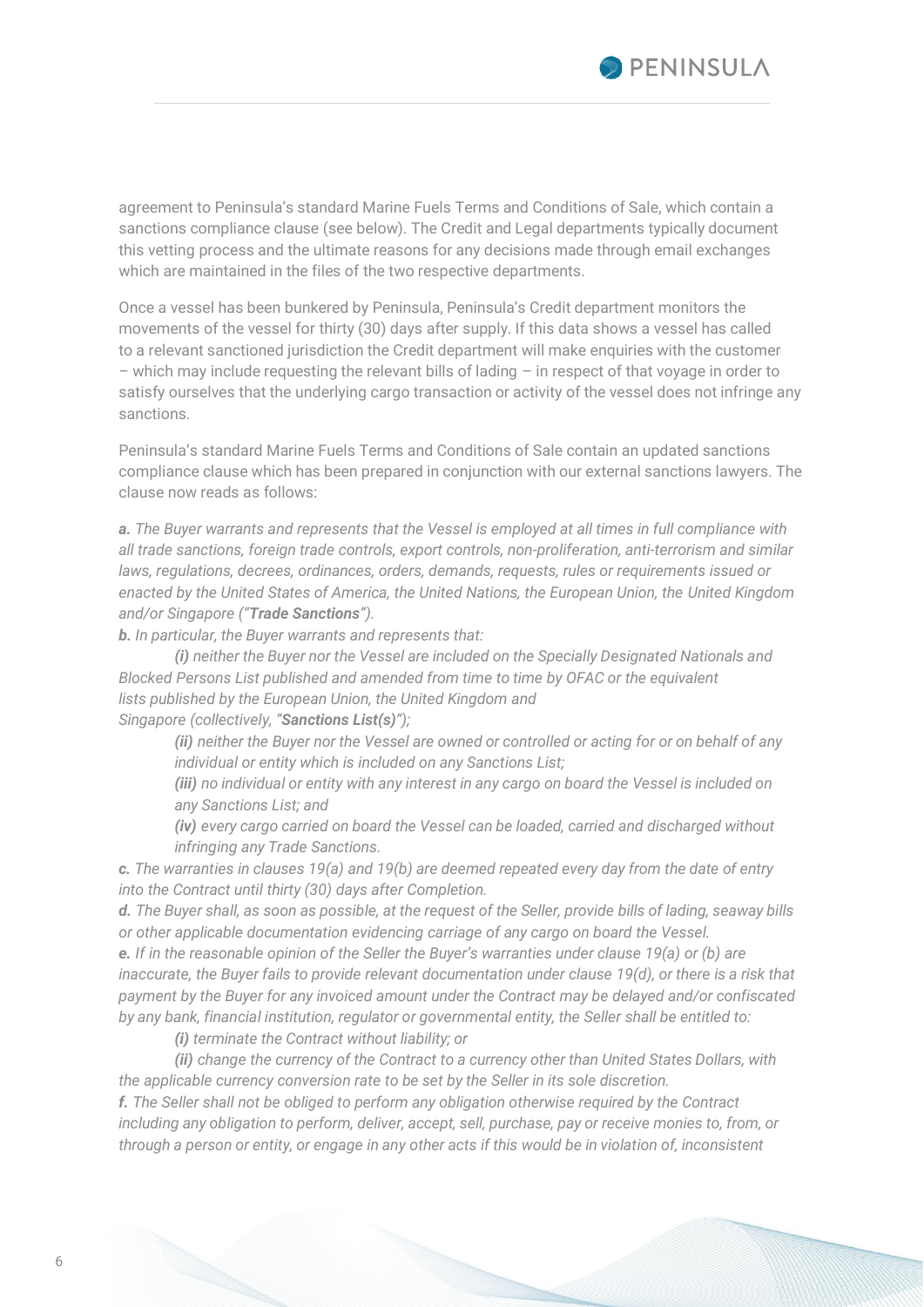

*with, or expose the Seller to punitive measures under, any Trade Sanctions. g. The Buyer shall indemnify and hold the Seller harmless for non-compliance by the Buyer or the Vessel of this clause 19.*

This clause contains extensive and repeated warranties from our customers as to their sanctions compliance and a right for Peninsula to request documentation from the customer relating to the cargoes carried on board the vessel. If in Peninsula's opinion any warranty given by the customer under this clause is inaccurate, or if the customer has failed to provide relevant documents once requested, Peninsula then has the right to terminate the transaction without liability. Peninsula also has the ability to change the payment currency of transactions, in circumstances where the transaction itself does not breach sanctions legislation but where a USD payment may present a risk of payment disruption by US based banks (as those banks will be subject to primary US sanctions).

#### **Indirect Sales**

In some transactions, Peninsula will sell marine fuels to entities which are themselves acting as marine fuel suppliers. Those counterparties will, in turn, on sell the marine fuels to vessel owners or operators. We call these transactions "**Indirect Sales**". From a sanctions compliance perspective, there can sometimes be issues with Indirect Sales arising from the fact that Peninsula's buying counterparty is not the owner or operator of the vessel. For example, it can be more difficult to obtain documentary evidence about the relevant vessel's trading activity if Peninsula's buying counterparty does not have the ability to obtain such documents under its contract with the vessel owner/operator. More generally, Peninsula only has limited visibility over the sanctions checking procedures used by other marine fuel suppliers.

In order to mitigate these potential risks, Peninsula asks all Indirect Sales counterparties to provide a letter confirming that, for any transactions involving Peninsula*,* **(a)** the counterparty will conduct sanctions checking procedures on the vessel's owner/operator equivalent to the procedures set out in this policy, and **(b)** the counterparty will indemnify Peninsula for any adverse consequences arising from the counterparty failing to follow or enforce such equivalent procedures.

#### **Sanctions Compliance Procedures: Marine Fuel Suppliers**

Every supplier from whom Peninsula purchases marine fuel products is screened via World-Check, and any new suppliers must be screened as part of our onboarding procedures before being activated on Peninsula's trading system. Any supplier or potential supplier that appears on any of the Sanctions Lists will be blocked on our trading system by the Credit department and Peninsula cannot enter into transactions with them.

Furthermore, Peninsula includes the following warranty in all confirmations issued to marine fuel suppliers that the contemplated transaction complies with all relevant sanctions legislation:

*"Buyer has relied on the Seller's confirmation that the Product(s) supplied do not originate and/or have not been exported or re-exported from, nor contain components which originate and/or have been exported or re-exported from, Iran, Syria, Venezuela, North Korea, Cuba, Russia, Belarus, the Crimean, DNR or LNR regions of Ukraine or any other sanctioned countries.*

*Neither party shall be obliged to perform any obligation otherwise required under the contract*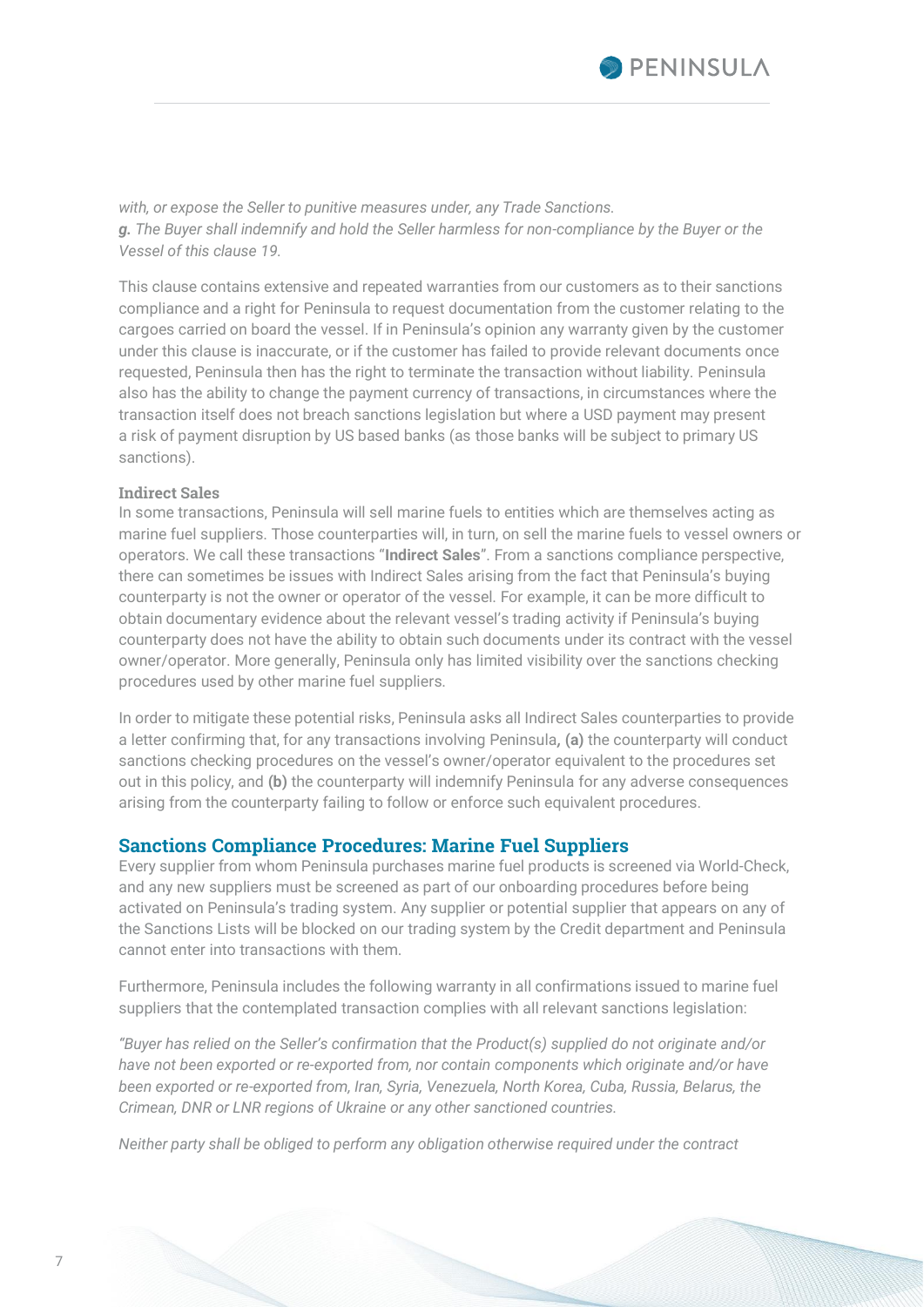

*(including without limitation an obligation to perform, deliver, accept, sell, purchase, pay or receive monies to, from, or through a person or entity) if this would be in violation of, inconsistent with, or expose such party to punitive measures under, any laws, regulations, decrees, ordinances, orders, demands, requests, rules or requirements of the United Kingdom, the European Union, any EU member state, Singapore , the United Nations or the United States of America, applicable to the parties relating to trade sanctions, foreign trade controls, export controls, non-proliferation, anti-terrorism and similar laws (the "Trade Restrictions").*

*Where any performance by a party would be in violation of, inconsistent with, or expose such party to punitive measures under, the Trade Restrictions, such party (the "Affected Party") shall, as soon as reasonably practicable give written notice to the other party of its inability to perform. Once such notice has been given the Affected Party shall be entitled:*

*(i) immediately to suspend the affected obligation (whether payment or performance) until such time as the Affected Party may lawfully discharge such obligation; and/or*

*(ii) where the inability to discharge the obligation continues (or is reasonably expected to continue) until the end of the contractual time for discharge thereof, to a full release from the affected obligation, provided that where the relevant obligation relates to payment for goods which have already been delivered, the affected payment obligation shall remain suspended (without prejudice to the accrual of any interest on an outstanding payment amount) until such time as the Affected Party may lawfully resume payment; and/or*

*(iii) where the obligation affected is acceptance of the vessel, to require the other party to nominate an alternative vessel; in each case without any liability whatsoever (including but not limited to any damages for breach of contract, penalties, costs, fees and expenses)."*

## **Sanctions Compliance Procedures: Cargo Trading**

Peninsula operates in various petroleum product cargo markets. This can be where Peninsula is trading the cargoes or where it is purchasing product for its own marine fuel supply operations. The counterparties in such transactions include oil majors, regional oil producers/refineries, global oil trading companies and smaller local suppliers. All counterparties undergo KYC vetting by out Credit department.

All contracts for sales of cargoes by Peninsula incorporate the latest version of the 2015 BP Oil International Limited General Terms & Conditions for Sales and Purchases of Crude Oil and Petroleum Products ("**BP GTCs**"). The sanctions compliance section in the BP GTCs provides (inter alia) that neither Peninsula nor our counterparty buyer can be obliged to do anything which contravenes applicable sanctions laws, and where contract performance by either Peninsula or the buyer exposes it to sanctions compliance issues, the party so affected is entitled to suspend the relevant obligation until performance can be rendered without any sanction concerns. The BP GTCs are widely used in the market and therefore it is not uncommon for contracts for purchases of cargoes by Peninsula to incorporate them as well. Contracts for cargo purchases by Peninsula may alternatively incorporate other oil majors' general terms and conditions, but generally the sanctions compliance clauses in all these alternative general terms and conditions provide very similar rights and obligations as under the BP GTCs.

Where Peninsula is purchasing cargo, the transaction cannot be executed without either getting